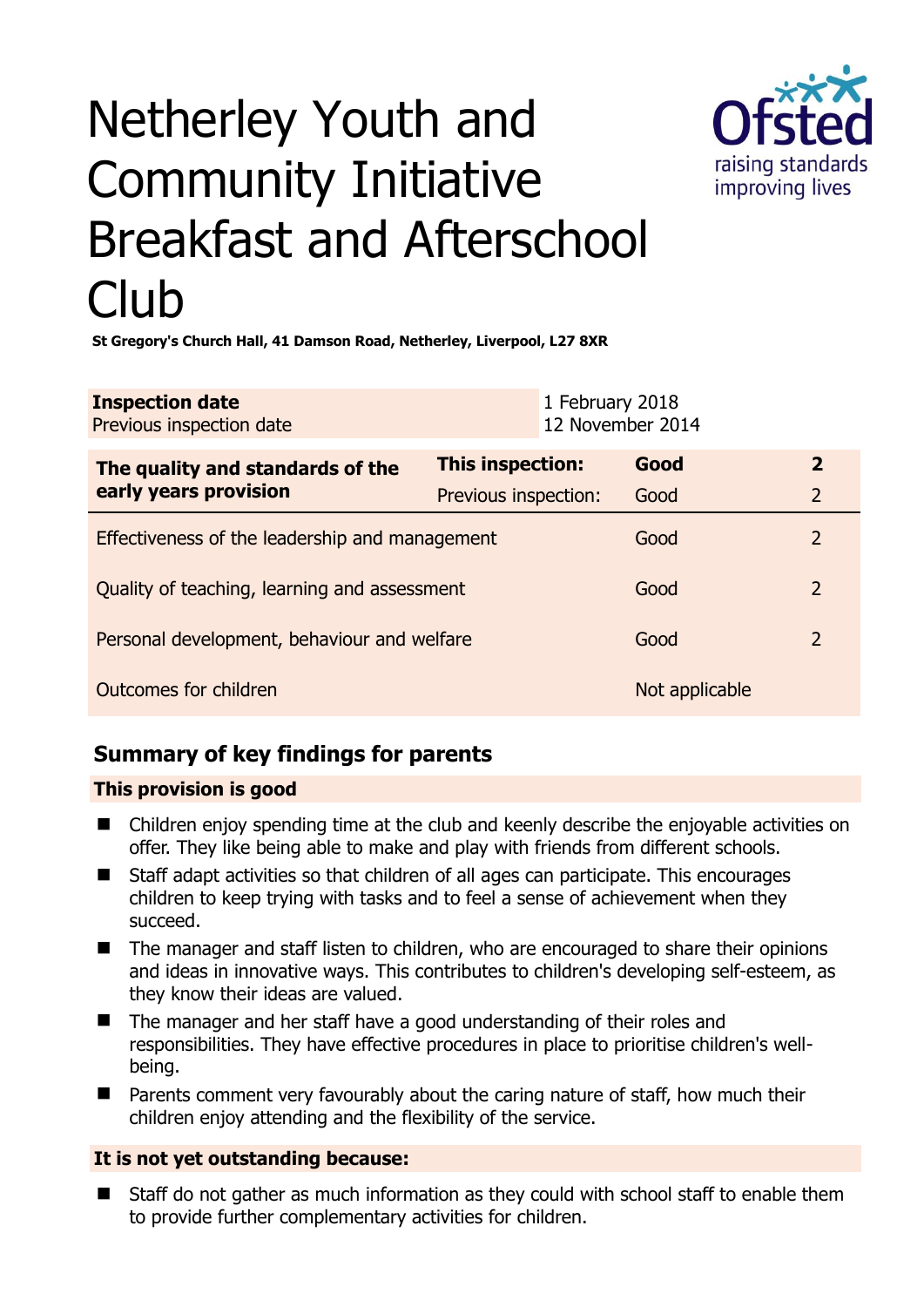# **What the setting needs to do to improve further**

### **To further improve the quality of the early years provision the provider should:**

■ exchange further information with school staff so that children benefit further from complementary activities and experiences.

## **Inspection activities**

- The inspector observed the interactions between children and staff during activities indoors and outdoors.
- The inspector spoke to children and staff at appropriate times during the inspection.
- The inspector held discussions with the club's manager, including the plans she has to drive improvements. She looked at relevant documentation and evidence of the suitability of people working on the premises.
- $\blacksquare$  The inspector spoke to the nominated person while accompanying staff collecting children from school.
- The inspector spoke to parents during the inspection and took account of their views provided in written feedback.

## **Inspector**

Val Aspinall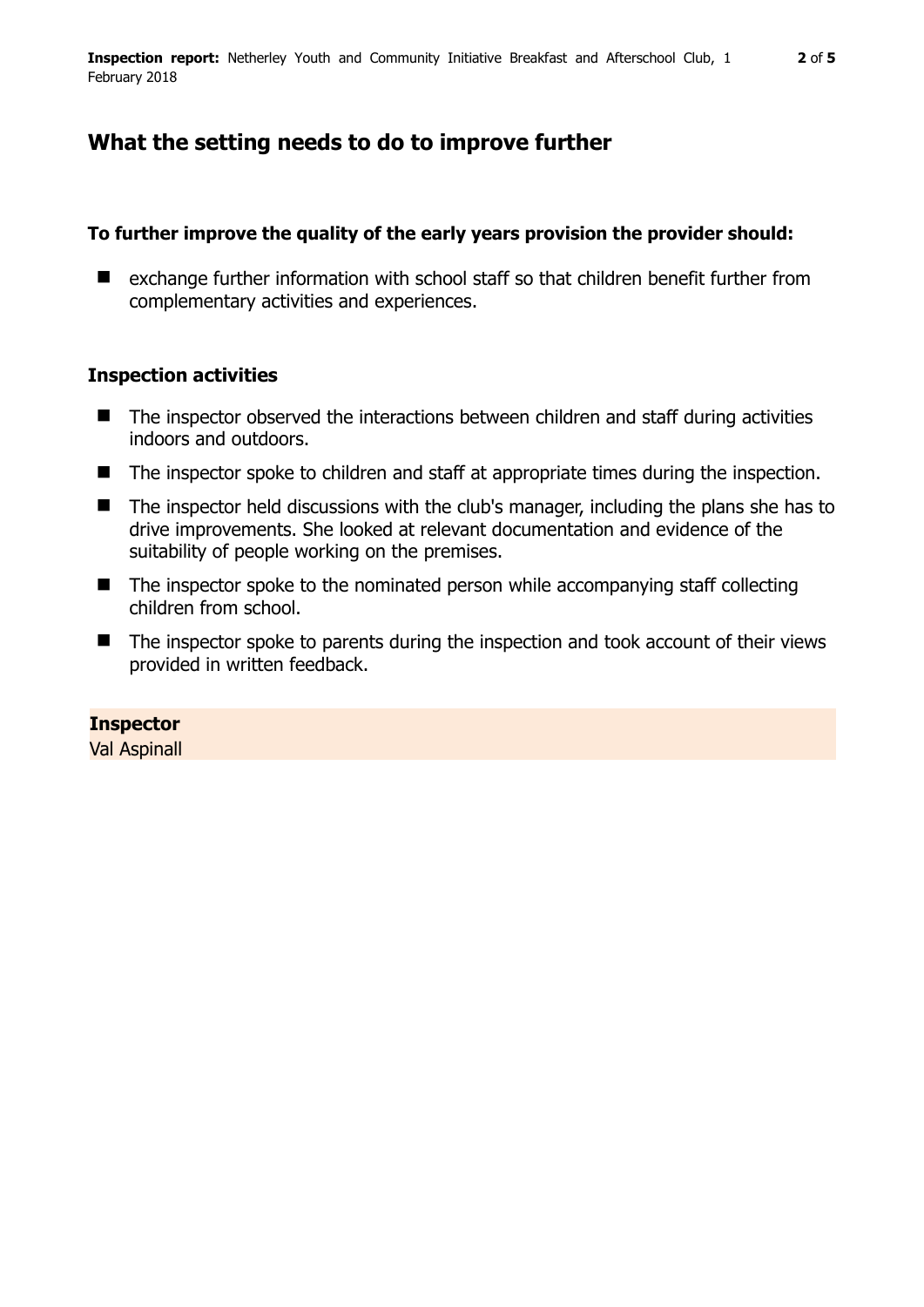# **Inspection findings**

#### **Effectiveness of the leadership and management is good**

The manager and her team are well qualified and provide newer, unqualified staff with effective guidance to help them to understand their roles and responsibilities. Regular weekly staff meetings help the manager to monitor the club's overall effectiveness and enable staff to plan enjoyable activities for the week ahead. Staff attend training, such as first aid, safeguarding and food safety, as part of their professional development. They have annual supervision meetings to determine any further training needs. Safeguarding is effective. The manager works in partnership with outside agencies and school staff to ensure children's safety and well-being are prioritised. Staff have a clear understanding of child protection. They know how to recognise and refer any concerns they may have for children's welfare. The manager frequently consults with parents to determine how the club might improve. Children also contribute their views through questionnaires. Most recently, they have requested a wider variety of computer games.

#### **Quality of teaching, learning and assessment is good**

Children engage in a wide variety of planned activities, which very effectively builds on the skills they require for continued learning at school. For example, children make masks using various creative media. They practise their cutting skills, supported by staff who encourage them to keep trying. Staff observe what children can do and plan activities to help them to progress further, making good use of the community facilities. For example, children share the use of a 'polytunnel' and enjoy planting tomato seeds. This helps children to understand how plants grow and change over time. Staff interact well with children, who clearly enjoy talking to staff about their interests and ideas.

#### **Personal development, behaviour and welfare are good**

Staff are good role models and are deployed effectively. Children respond positively to the busy, but relaxed environment and are very well behaved. They play well together in mixed-age groups and make friends from different schools. Children choose a face sticker depicting different emotions as part of the self-registration process. This helps staff to identify children who may want to talk about how they are feeling. Planned activities provide children with opportunities to learn more about people whose culture or life experience is different from their own. Staff promote good hygiene routines, which children follow independently. For example, children wash their hands and put on aprons before they make their pizzas. Children work cooperatively, as they choose from a variety of pizza toppings. Outside, children choose to play freely on the climbing frame and swings, or play ball games, led by staff.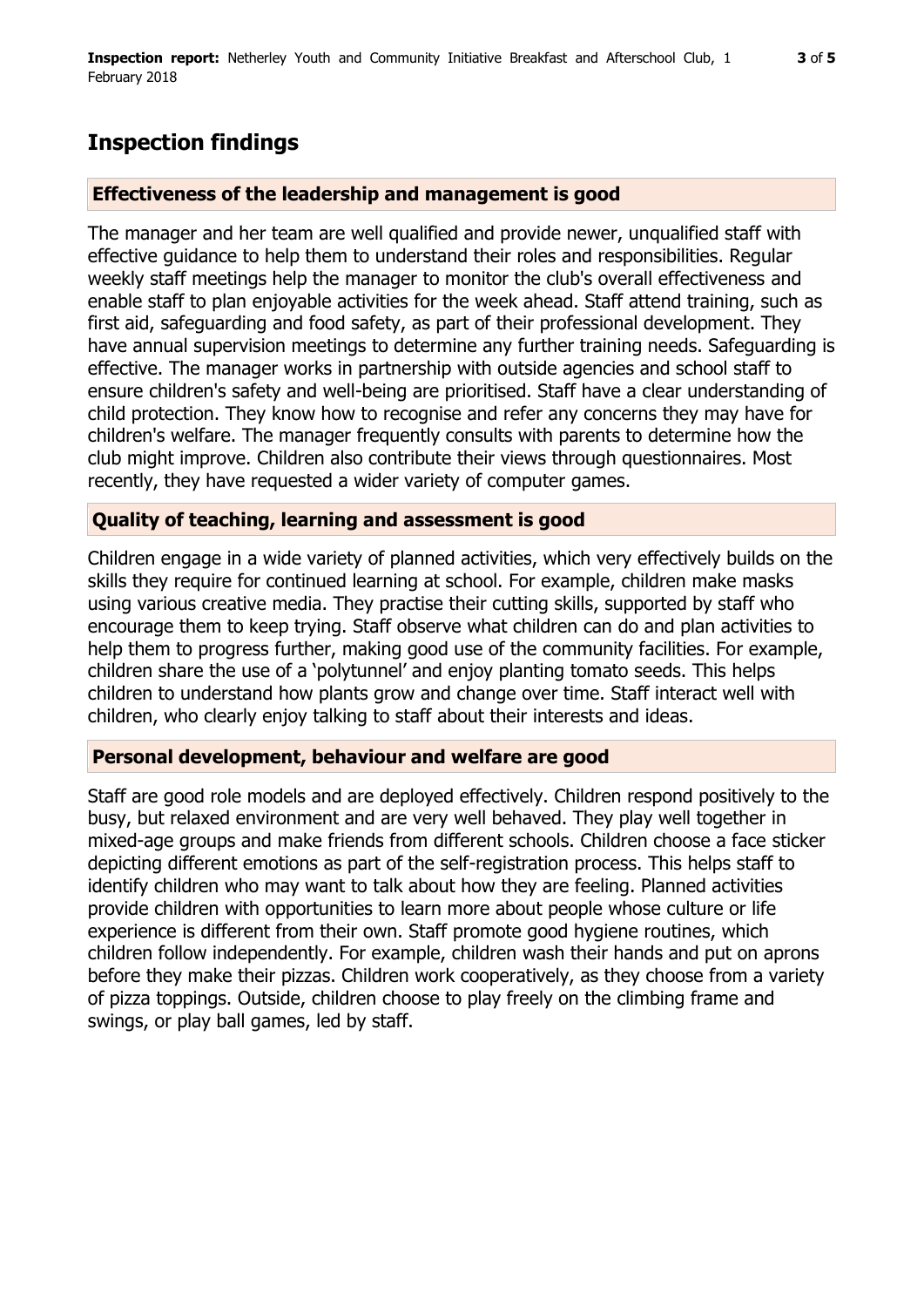# **Setting details**

| Unique reference number                             | EY337856                                                                             |
|-----------------------------------------------------|--------------------------------------------------------------------------------------|
| <b>Local authority</b>                              | Liverpool                                                                            |
| <b>Inspection number</b>                            | 1104512                                                                              |
| <b>Type of provision</b>                            | Sessional provision                                                                  |
| Day care type                                       | Childcare - Non-Domestic                                                             |
| <b>Registers</b>                                    | Early Years Register, Compulsory Childcare<br>Register, Voluntary Childcare Register |
| Age range of children                               | $3 - 11$                                                                             |
| <b>Total number of places</b>                       | 24                                                                                   |
| Number of children on roll                          | 17                                                                                   |
| Name of registered person                           | Netherley Youth & Community Initiative Limited                                       |
| <b>Registered person unique</b><br>reference number | RP904592                                                                             |
| Date of previous inspection                         | 12 November 2014                                                                     |
| <b>Telephone number</b>                             | 0151 487 6421                                                                        |

Netherley Youth and Community Initiative Breakfast and After School Club registered in 2006. It was previously known as St Gregory's Breakfast and After School Club. The club is open Monday to Friday from 8am until 9am, providing a 'pick up from home' service, and from 3.15pm until 5.30pm, term time. A holiday club operates in the school holidays between 8am and 5.30pm. The club employs eight members of childcare staff. Four staff hold appropriate early years qualifications at level 3 and one holds a qualification at level 6.

This inspection was carried out by Ofsted under sections 49 and 50 of the Childcare Act 2006 on the quality and standards of provision that is registered on the Early Years Register. The registered person must ensure that this provision complies with the statutory framework for children's learning, development and care, known as the early years foundation stage.

Any complaints about the inspection or the report should be made following the procedures set out in the guidance 'Complaints procedure: raising concerns and making complaints about Ofsted', which is available from Ofsted's website: www.gov.uk/government/organisations/ofsted. If you would like Ofsted to send you a copy of the guidance, please telephone 0300 123 4234, or email enquiries@ofsted.gov.uk.